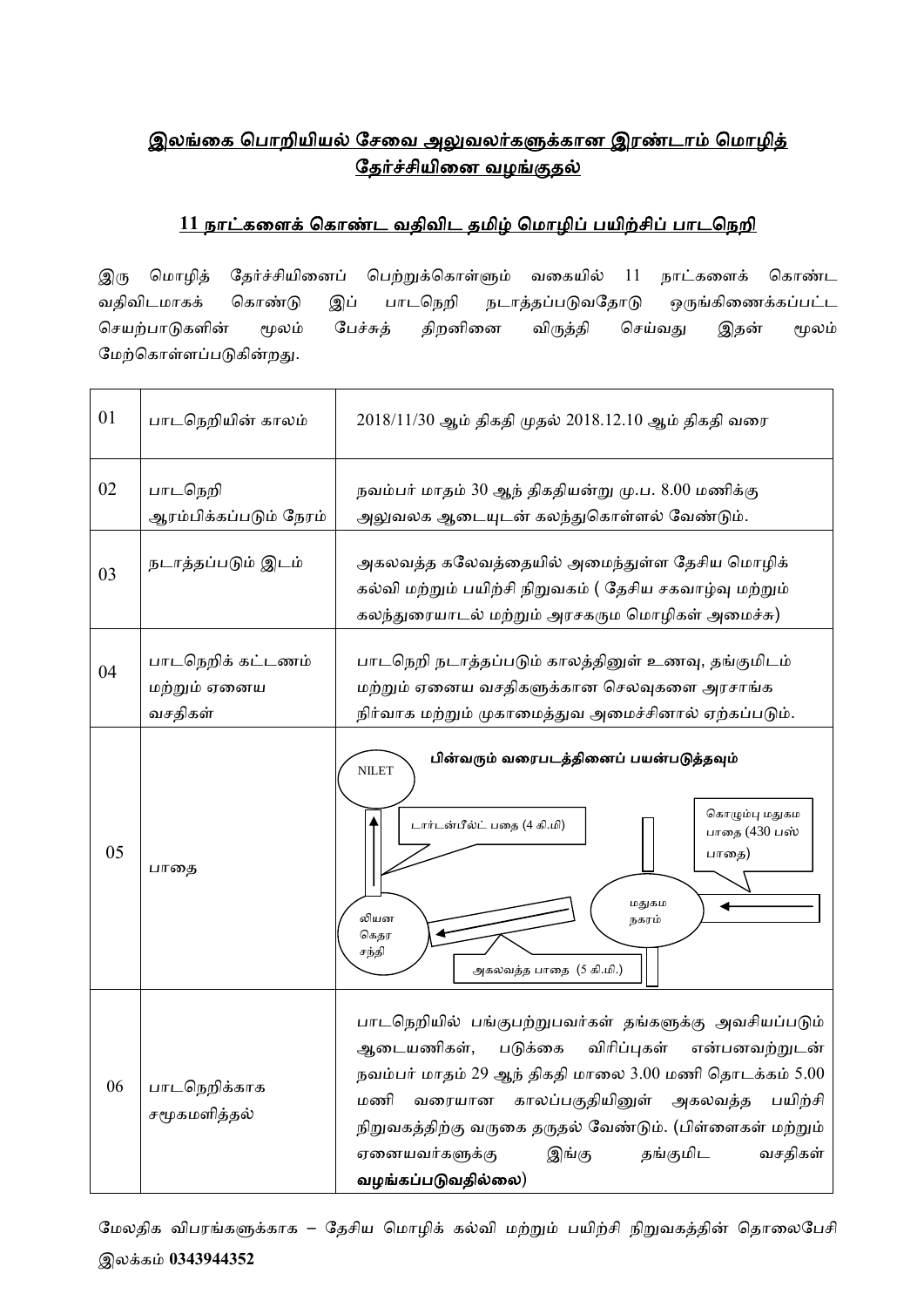|                | இரண்டாம் மொழித் தேர்ச்சி தொடர்பான பயிற்சிப் பாடநெறி 2018 – இலங்கை பொறியியலாளர் சேவை |                |                            |                                          |                                                                  |  |  |  |
|----------------|-------------------------------------------------------------------------------------|----------------|----------------------------|------------------------------------------|------------------------------------------------------------------|--|--|--|
|                | தேசிய மொழிக் கற்கை மற்றும் பயிற்சி நிறுவகம் ( NILET)                                |                |                            |                                          |                                                                  |  |  |  |
|                |                                                                                     |                |                            | தகுதியுள்ள அலுவலர்களின் பெயர்ப் பட்டியல் |                                                                  |  |  |  |
|                | S/No NIC No.                                                                        | <b>Intials</b> | Name                       | Date of Appointment                      | <b>Service Station</b>                                           |  |  |  |
| 1              | 707931809V                                                                          | PAWS           | Kumarage                   | 2007.07.17                               | <b>Bio Medical Engineering Service</b>                           |  |  |  |
| $\overline{2}$ | 775660899V                                                                          | R K            | Gnanathilake               | 2007.07.20                               | Division of Bio Medical Engineering Service                      |  |  |  |
| 3              | 757730120V                                                                          | S A            | Mahaarachchi               | 2007.10.22                               | Department of Coast Conservation and Coastal Resource Management |  |  |  |
| 4              | 822770100V                                                                          | HMC            | Deshananada                | 2007.10.22                               | Colombo Municipal Council                                        |  |  |  |
| 5              | 740700308V                                                                          | R M            | Jayasena                   | 2007.10.22                               | Colombo Municipal Council                                        |  |  |  |
| 6              | 760192660V                                                                          | WAMS           | Wickramasinghe             | 2007.10.22                               | Colombo Municipal Council                                        |  |  |  |
| 7              | 772331223V                                                                          | W G R          | Welathanthri               | 2007.10.22                               | Divisional Engineer's Office                                     |  |  |  |
| 8              | 728371633V                                                                          | W M T K        | Wijekoon                   | 2008.03.03                               | Department of Buildings, Kandy                                   |  |  |  |
| 9              | 780661305V                                                                          | D M R          | Dhanapala                  | 2008.03.13                               | Divisional Engineer's (Building) Office, Pingarawa               |  |  |  |
| 10             | 753501002V                                                                          | D T            | Rupasinghe                 | 2010.07.01                               | Department of Coast Conservation and Coastal Resource Management |  |  |  |
| 11             | 850282650V                                                                          | AADCR          | Aluthgama                  | 2010.07.01                               | North Central Provincial Council                                 |  |  |  |
| 12             | 841141571V                                                                          | WGSS           | Bandara                    | 2010.07.01                               | North Central Provincial Council                                 |  |  |  |
| 13             | 198026500167                                                                        | WDCE           | Wickramarachchi            | 2010.07.01                               | Colombo Municipal Council                                        |  |  |  |
| 14             | 850581029V                                                                          | <b>LPR</b>     | Suranga                    | 2010.07.01                               | Colombo Municipal Council                                        |  |  |  |
| 15             | 830772081V                                                                          | LAD            | Mendis                     | 2010.07.01                               | Colombo Municipal Council                                        |  |  |  |
| 16             | 850141207V                                                                          | R <sub>1</sub> | Jayasinghe                 | 2010.07.01                               | Department of Irrigation                                         |  |  |  |
| 17             | 753400141V                                                                          | PJWK           | Karunananda                | 2010.07.01                               | Divisional Engineering (Road) Office' Mahiyanganaya              |  |  |  |
| 18             | 761251090V                                                                          | D G K          | Kamil                      | 2010.08.25                               | Department of Irrigation                                         |  |  |  |
| 19             | 800991072V                                                                          | B M C          | Jagath Kumara              | 2010.08.25                               | Colombo Municipal Council                                        |  |  |  |
| 20             | 671782380V                                                                          | R M M          | Munasinghe                 | 2010.08.25                               | Distric Secratariat - Mannar                                     |  |  |  |
| 21             | 198126803772                                                                        | L B            | Sampath Perera             | 2010.09.24                               | Divisional Engineer's Office, Panadura                           |  |  |  |
| 22             | 722190068V                                                                          | JMSUB          | Jayasekara                 | 2011.04.04                               | Department of Buildings                                          |  |  |  |
| 23             | 867832319V                                                                          | PKYN           | Kulasekara                 | 2012.05.15                               | Colombo Municipal Council                                        |  |  |  |
| 24             | 775700262V                                                                          | <b>MWTM</b>    | Indrawansa                 | 2012.05.15                               | Department of Inland Revenue                                     |  |  |  |
| 25             | 865014252V                                                                          | G W H          | Chathurani                 | 2012.05.15                               | Department of Buildings                                          |  |  |  |
| 26             | 842991021V                                                                          | B M D          | Sunimal Dinesh Kulasooriya | 2012.05.15                               | Department of Irrigation                                         |  |  |  |
| 27             | 752441766V                                                                          | EMKB           | Wijerathna                 | 2013.01.01                               | North Western Provincial Council                                 |  |  |  |
| 28             | 583421440V                                                                          | AKA            | Wanshadaya                 | 2013.11.01                               | Department of Railways                                           |  |  |  |
| 29             | 581380526V                                                                          | ΡG             | Wijayasiri                 | 2013.11.01                               | Department of Railways                                           |  |  |  |
| 30             | 842291330V                                                                          | J G            | Janath                     | 2013.11.19                               | Southern Provincial Council                                      |  |  |  |
| 31             | 820654250V                                                                          | BKCR           | Wickramasinghe             | 2014.04.01                               | Execative Engineer Office Rabukkana                              |  |  |  |
| 32             | 837160081V                                                                          | H P            | Ranasinghe                 | 2014.04.01                               | Colombo Municipal Council                                        |  |  |  |
| 33             | 870042744V                                                                          | K B A          | Senarathna                 | 2014.04.01                               | Municipal Council, Nuwara Eliya                                  |  |  |  |
| 34             | 880341693V                                                                          | TMAD           | Samaraweera                | 2014.04.01                               | Ministry of Highways & Road Development                          |  |  |  |
| 35             | 878642619V                                                                          | K N            | Sewwandi                   | 2014.04.01                               | Colombo Municipal Council                                        |  |  |  |
| 36             | 840330532V                                                                          | <b>DMAN</b>    | Senanayake                 | 2014.04.01                               | Department of Buildings                                          |  |  |  |
| 37             | 863492467V                                                                          | WGAL           | Siriwardana                | 2014.04.01                               | Sri Lanka Railway                                                |  |  |  |
| 38             | 817193269V                                                                          | BMSP           | Jayasekara                 | 2014.04.01                               | Ministry of City Planning and Water Supply                       |  |  |  |
| 39             | 847563761V                                                                          | WMDU           | Wijesooriya                | 2014.04.01                               | Western Provincial Council                                       |  |  |  |
| 40             | 830582290V                                                                          | Α              | Jesinthan                  | 2014.04.01                               | Distric Secratariat - Jaffna                                     |  |  |  |
| 41             | 870721463V                                                                          | <b>DMSD</b>    | Ariyasingha                | 2014.04.01                               | Department of Irrigation                                         |  |  |  |
| 42             | 852972254V                                                                          | WASS           | Kumara                     | 2014.04.01                               | Department of Irrigation                                         |  |  |  |
| 43             | 827641367V                                                                          | NΚ             | Wickramarathne             | 2014.05.05                               | Ministry of City Planning and Water Supply                       |  |  |  |
| 44             | 198007600461                                                                        | KMSR           | Kumara                     | 2014.07.28                               | Department of Local Government' Southern Province                |  |  |  |
| 45             | 882141861V                                                                          | LLRR           | Loku Liyanage              | 2014.08.01                               | Department of Agriculture                                        |  |  |  |
| 46             | 855511061V                                                                          | C U            | Keerthirathne              | 2014.08.28                               | Department of Railways                                           |  |  |  |
| 47             | 610590888V                                                                          | E M            | Dharmasiri                 | 2015.02.23                               | Sri Lanka Railway                                                |  |  |  |
| 48             | 196004202928                                                                        | S              | Godage                     | 2015.02.24                               | Sri Lanka Railway                                                |  |  |  |
| 49             | 610492428V                                                                          | ILDC           | Imbulana                   | 2015.02.24                               | Police Headquarters                                              |  |  |  |
| 50             | 600651994V                                                                          | AADA           | Wasantha                   | 2015.02.24                               | Department of Government Factory                                 |  |  |  |
| 51             | 195934401920                                                                        | <b>DMBR</b>    | Deegala                    | 2015.02.24                               | Department of Agriculture                                        |  |  |  |
| 52             | 580641466V                                                                          | W G            | Upasena                    | 2015.02.24                               | Department of Irrigation                                         |  |  |  |
| 53             | 602960996V                                                                          | HAKR           | Perera                     | 2015.02.24                               | Divisional Engineer's Office' Ballapitiya                        |  |  |  |
| 54             | 863162319V                                                                          | ΑN             | Nanayakkara                | 2016.05.02                               | Department of Railways                                           |  |  |  |